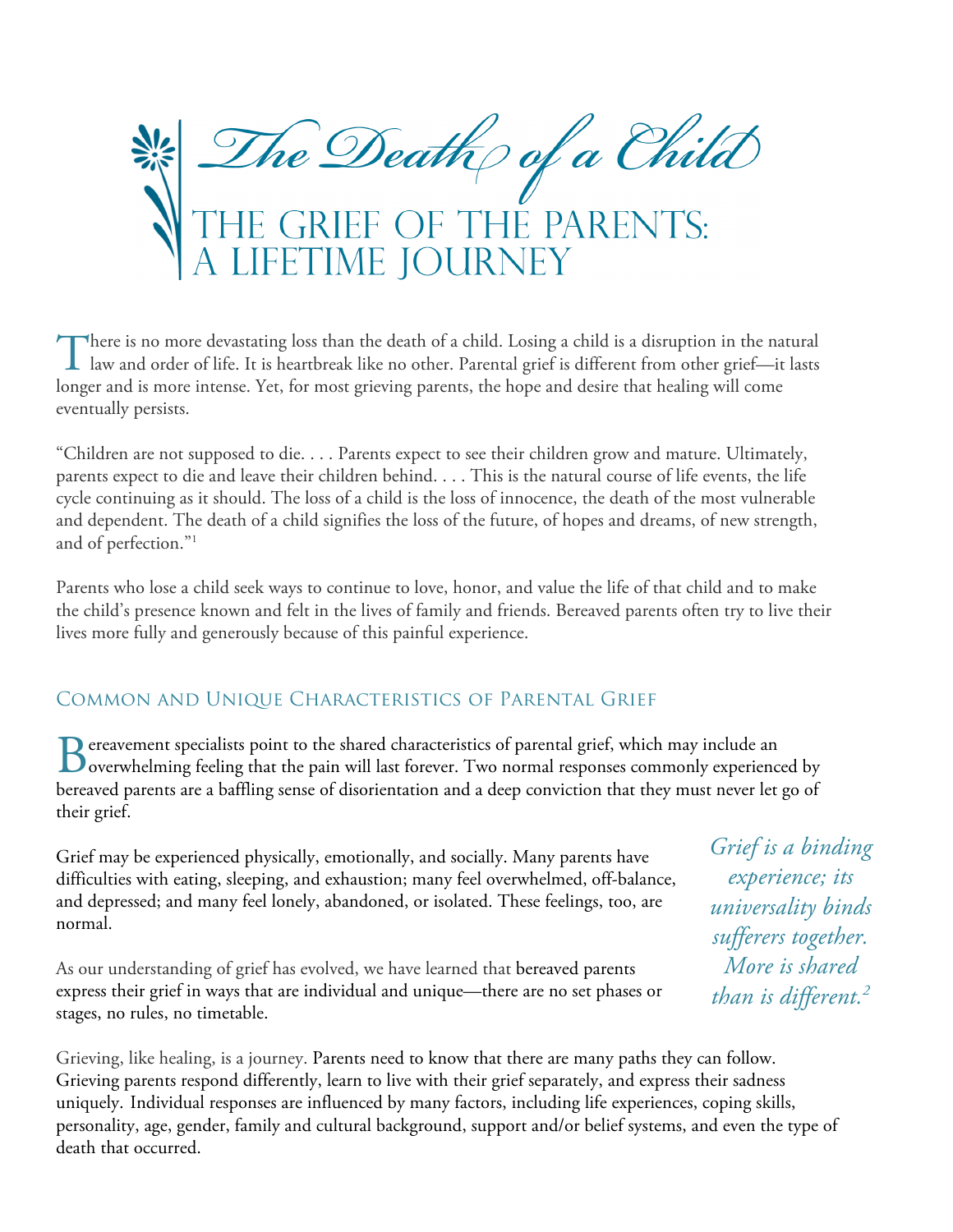#### Understanding the Grief Process

ne approach that may be helpful in understanding the grief process is to visualize it not as a succession of phases over which one has little or no control but as a fluid process, a series of "tasks" that can be revisited and reworked over time.<sup>3,4</sup> O

*Accepting the reality of the child's death:* At first, parents usually experience a sense of disbelief or denial. After a child's death, grieving parents might say, "I can't believe this is happening to us," or "how could my baby be dead? He seemed fine when I put him to bed." The parents' first "task," then, is to accept the reality that the child has died.

*Experiencing the pain of grief:* Initially, shock may numb the pain of loss. Parents may not experience the full range of feelings—which may include anger, fear, or guilt—until after they have accepted their loss and are trying to resume their daily lives. Experiencing these feelings is the next task. Unfortunately, around this time, parents generally stop receiving comforting calls and notes from friends and are expected to return to usual productivity at work or at home. Such a sudden absence of attention and increased (often unrealistic) expectations from others may lead parents to feel isolated and to suppress or avoid their pain.

*Adjusting to everyday life without the child:* Caring for a child takes an amazing amount of time and energy. Parents and other caregivers who were consumed with meeting their child's needs or preparing for their child's birth are suddenly faced with inactivity. Where once there was responsibility, now there is emptiness. As the pain of grief is released and begins to subside, parents tackle the next task: finding ways to adapt to the changes in their lives. During this adaptation period, parents can work to prevent a sense of helplessness by gradually re-forming schedules and responsibilities. Creating meaningful rituals or keeping a journal or writing poetry may help.

*Moving on with life while staying connected with the child:* Grieving parents sometimes believe that if they let go of the emotional attachment to mourning their loss, they are somehow dishonoring the memory of their child. For many, the task of re-engaging is the most difficult. They may get "stuck" at this point and later realize that their life in some way stopped at the point of loss.

Some bereavement experts note that the parents' grieving process includes not only adapting to the loss and returning to functioning in their lives but also changing their relationship with their deceased child. "The task for bereaved parents is to evolve some ongoing relationship with the thoughts and memories that they associate with their child, but to do this in a way that would allow them to continue with their lives after such a loss."<sup>5</sup>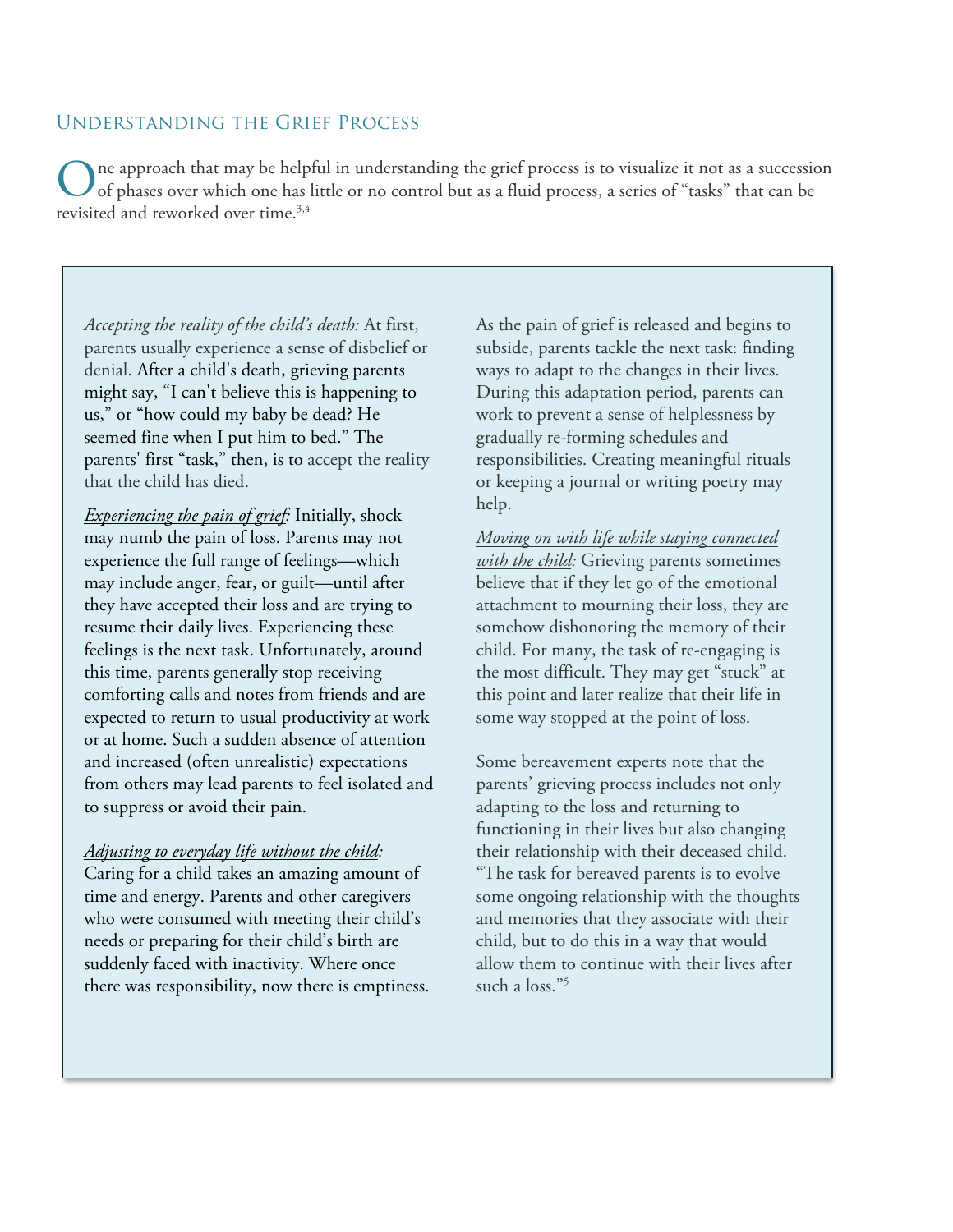## SIDS and Other Sudden Unexpected Infant Deaths

The sudden and unexpected death of a baby causes unique and profound grief and raises painful The sudden and unexpected death of a baby causes unique and profound grief and raises painful<br>emotional issues for the parents and family as well as for those who love, care for, and counsel them. Parents must deal with a death so abrupt that it leaves no time to prepare or to say good-bye. Parents whose baby dies suddenly and unexpectedly are often plagued by "if only's" that can never be resolved. They replay thoughts such as, "if only I hadn't put my baby down for a nap when I did, "or "if only I had checked on the baby sooner," or "if only I had not returned to work so soon." If the death occurs in a child care setting, the parents may experience overwhelming guilt or anger, feeling that their baby might still be alive if they had been caring for the baby at home.

Feelings of shock and grief are compounded as parents struggle to cope with a loss for which there are more questions than answers. "Why did this happen?" "Is there anything I could have done to prevent my baby's death?" "Can it happen again?"

*Need for Reliable Information*. Each year in the United States, about 4,500 babies die suddenly and unexpectedly. About half of these deaths are diagnosed as sudden infant death syndrome (SIDS), the sudden unexplained death of a baby younger than age 1. Many other infant deaths have been diagnosed as SUID the sudden death of an infant under 1 year of age that when first discovered did not have an obvious cause. These include deaths that are later determined to be from explained (e.g., metabolic disorders; accidental suffocation) as well as unexplained causes. An infant or early childhood death forces adults to think about their own vulnerability, but a SIDS death also brings with it mystery and a frightening loss of control. The chaos surrounding a SIDS death leaves most parents feeling that nothing is predictable; the death throws everything off balance.

Grieving parents need reliable information as well as emotional support. In many sudden infant deaths, the autopsy findings may help to answer questions. Many parents are anxious to consult with the pathologist, who should explain the findings in language the parents can understand and take time to answer their questions.6 But, frequently, the findings cannot provide parents with the information they seek. Parents whose baby dies as a result of SIDS are often denied the sense of closure that comes from knowing the exact cause of their baby's death. Discussing the autopsy findings can help them begin to accept the death.

The sudden unexpected death of a baby often occurs in the home, where parents and sometimes their children witness a terrible tragedy and possibly scenes of intense confusion. If the parents themselves find their baby lifeless, they will always live with that memory. Parents and others feel helpless in trying to explain the unexplainable to children who may have been present at the time of the baby's death.

*Showing Support*. When a baby dies, parents want their child's brief life to matter not only to them, but to others. "All too frequently, the sudden unexpected death of a baby is not socially validated in the same way other deaths are."7

Family members and friends can play a valuable role in sharing their concern and in helping parents honor their baby's memory. Most parents feel reassured when friends and family members mention special things they noticed about the baby or remember the baby's birthday or the anniversary of the death. By extending these sensitive gestures, loving and concerned relatives, friends, and caregivers can be a source of reassurance and comfort for grieving parents.

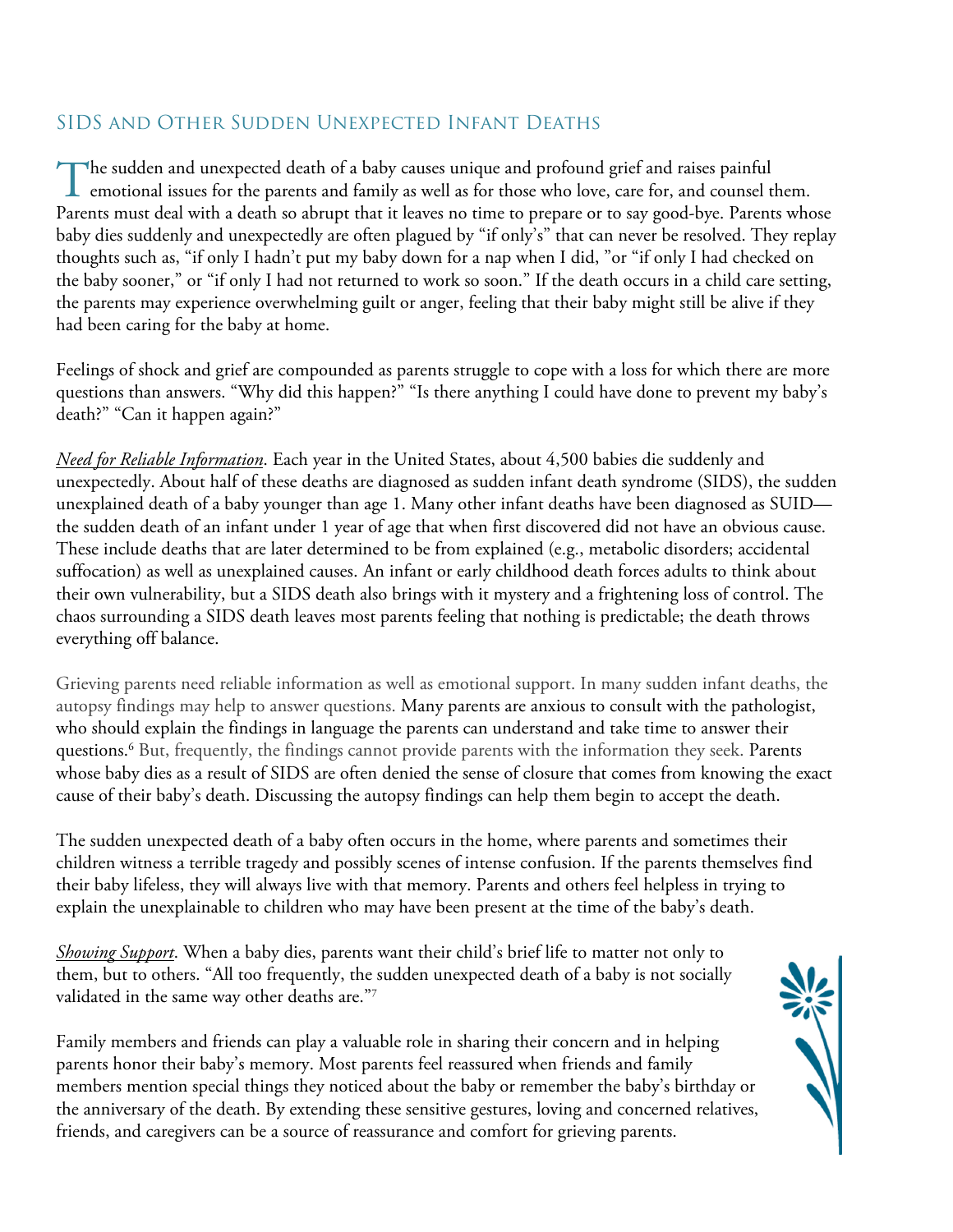## Ways to Comfort a Grieving Parent

Bereaved parents need to know that their child will be remembered, not just by them but also by family and friends. They need to have the child acknowledged and referred to by name. There are many ways and friends. They need to have the child acknowledged and referred to by name. There are many ways to honor parents and the child:

- Acknowledge the child's death by telling the parent(s) about your sadness.
- Allow the parent(s) to express feelings without imposing your views or feelings about what is appropriate.
- Avoid telling the parent(s) you know just how they feel.
- Allow the parent(s) to cry—it is appropriate to cry with them.
- Visit and talk with the parent(s) about the child who died; ask to see pictures or mementos the family may have.
- Refer to the child by name.
- Extend gestures of concern such as bringing flowers or writing a personal note expressing your feelings and support.
- Attend the child's funeral or memorial service.
- Offer to go with the parent(s) to the cemetery in the days and weeks after the funeral.
- Remember anniversaries and special days.
- Donate to a specific memorial in honor of the child.
- Provide practical help, such as offering to stop by at a convenient time, bringing a meal, purchasing a comforting book, offering to take the other children for a special outing, or treating the parent(s) to something special.
- Respect the dynamics of each person's grief. Grief is an ongoing and demanding process.
- Keep in mind that the parent(s) may not be able to ask for help or tell you what they need.

### Fathers and Grief

others and fathers grieve differently. Traditionally, fathers are expected to be strong and to carry on. M others and fathers grieve differently. Traditionally, fathers are expected to be strong and to carry of their child's They are usually expected to attend to the practical but not the emotional aspects of their child's  $\$ death. Fathers tend to feel that they must handle all the decisions at this time, but these decisions can have lasting effects on the family, so it is important for parents to make them together.

Each father grieves in his own way. Some may express their emotions openly; others may process their feelings internally. Each father must be allowed to process his grief in a way that is natural for him. Fathers often fear that if they release their emotions, they will erupt like volcanoes; for many men, anger is the predominant emotional reaction to the death of their child. Ignoring, denying, or running from anger and other intense feelings will not make them go away. Channeling the energy of overwhelming emotions through physical activity or other healthy activities can help ease the tension.

The loss of a child can also place tremendous stress on parents' relationship with each other. Grieving parents often feel alone, disconnected, and alienated. Parents can try to reach across the emptiness by asking how their partner is doing and by listening. It's helpful to set aside time every day to talk, share closeness and comfort, and express needs and feelings when partners are ready. This becomes even more important as parents return to work. If possible, parents should avoid becoming overly busy or exhausted with too many commitments; "grief work" is real work, and it takes time and energy. $^8$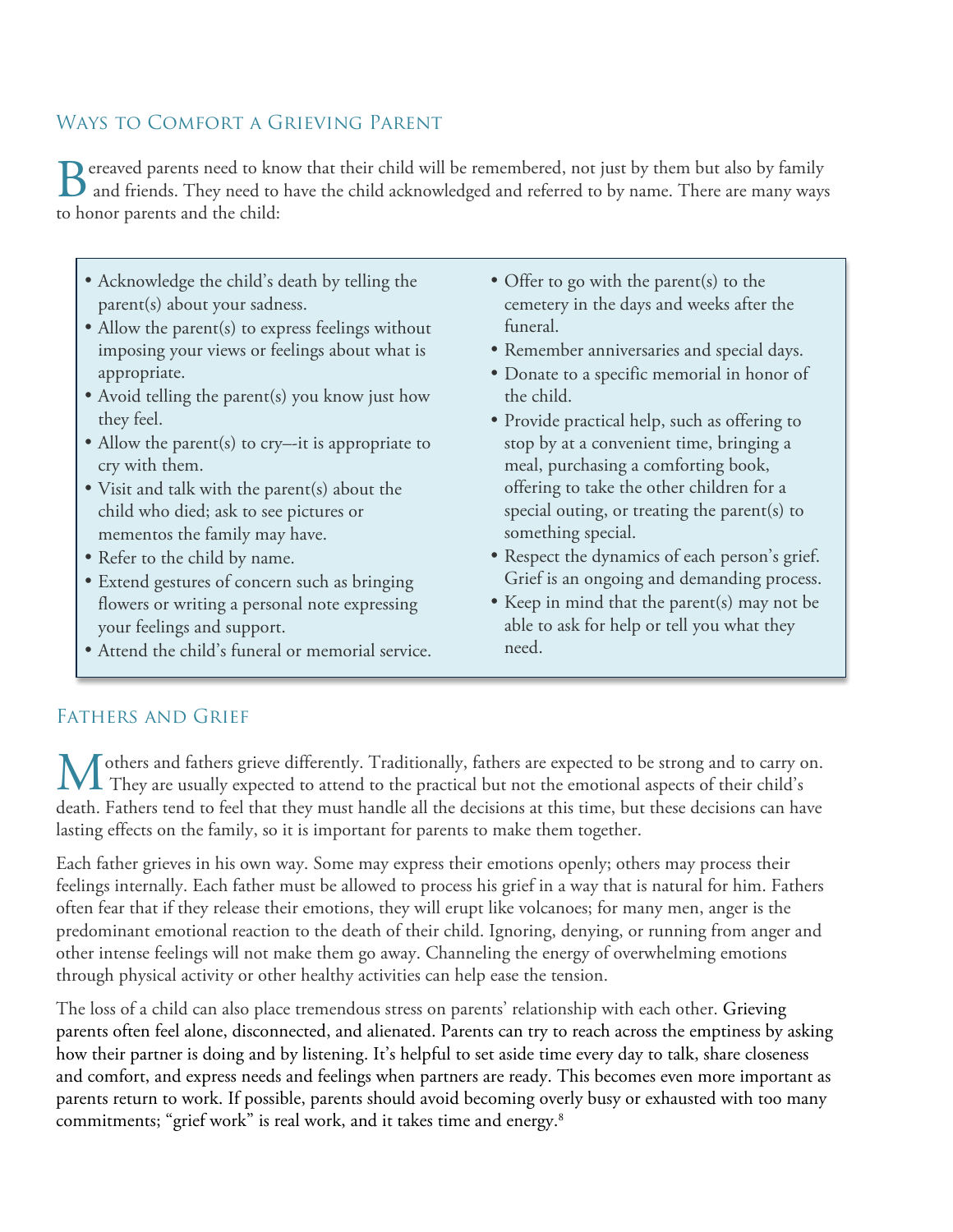### Families That Need Additional Support

 $\blacksquare$  he tragedy of a child's death brings profound pain and can present difficult problems for grieving The tragedy of a child's death brings profound pain and can present difficult problems for grieving<br>parents. For some, the effects of such a devastating tragedy can become even more intense when the family is already experiencing stresses such as economic difficulties, substance abuse, or domestic problems. A number of factors may interfere with the grief process. These include avoiding or suppressing emotions, overactivity leading to exhaustion, use of alcohol or other drugs, unrealistic promises made to the child who has died, unresolved grief from a previous loss, judgmental relationships, and resentment toward those who try to help.

Family structures and relationships are diverse; some parents have no extended family or community supports. Single or divorced parents, teen parents, gay and lesbian parents, and those living away from family or community may need support networks.

Each family's unique needs, beliefs, and preferences should be honored during the bereavement process. Additional supports for families include grief counseling via telephone help lines, grief support groups and organizations, faith-based bereavement support, state and local health departments, and an array of print and online resources. (See the link to the list of resources at the end of this publication.)

# Ways Parents Can Help Themselves Heal

- Admit to yourself and others that your grief is overwhelming and exhausting and should not be diminished or ignored.
- Allow yourself to be angry, and recognize that you are vulnerable and disoriented.
- Begin to understand that to grieve is to heal and that integrating grief into your life is necessary.
- Acknowledge the need and desire to talk about your child who died, as well as about moments and events that will never be experienced.
- Honor the significance of your child's life, no matter how brief.
- Create memorial services and other rituals to commemorate your child's life.
- Draw strength and support from your spiritual beliefs or faith community.
- Express your feelings in journals, poetry, prayers, or reflective writings or through other creative activities such as art or music.
- Try to be patient and forgiving with yourself and others; avoid making hasty decisions.
- Trust and confide in those who care.
- Get more physical activity and eat healthy foods.
- Volunteer your services to organizations that support bereaved parents.
- Obtain help from traditional support systems such as family, friends, professionals or faithbased groups; join a parent support group; seek professional counseling if needed; or learn more about death and the grieving process.
- Recognize that you were, and still are, a loving parent.
- Let go of fear and guilt when the time seems right and the grief seems less.
- Give yourself permission to feel pleasure and continue with your life, knowing that your love for your child transcends death.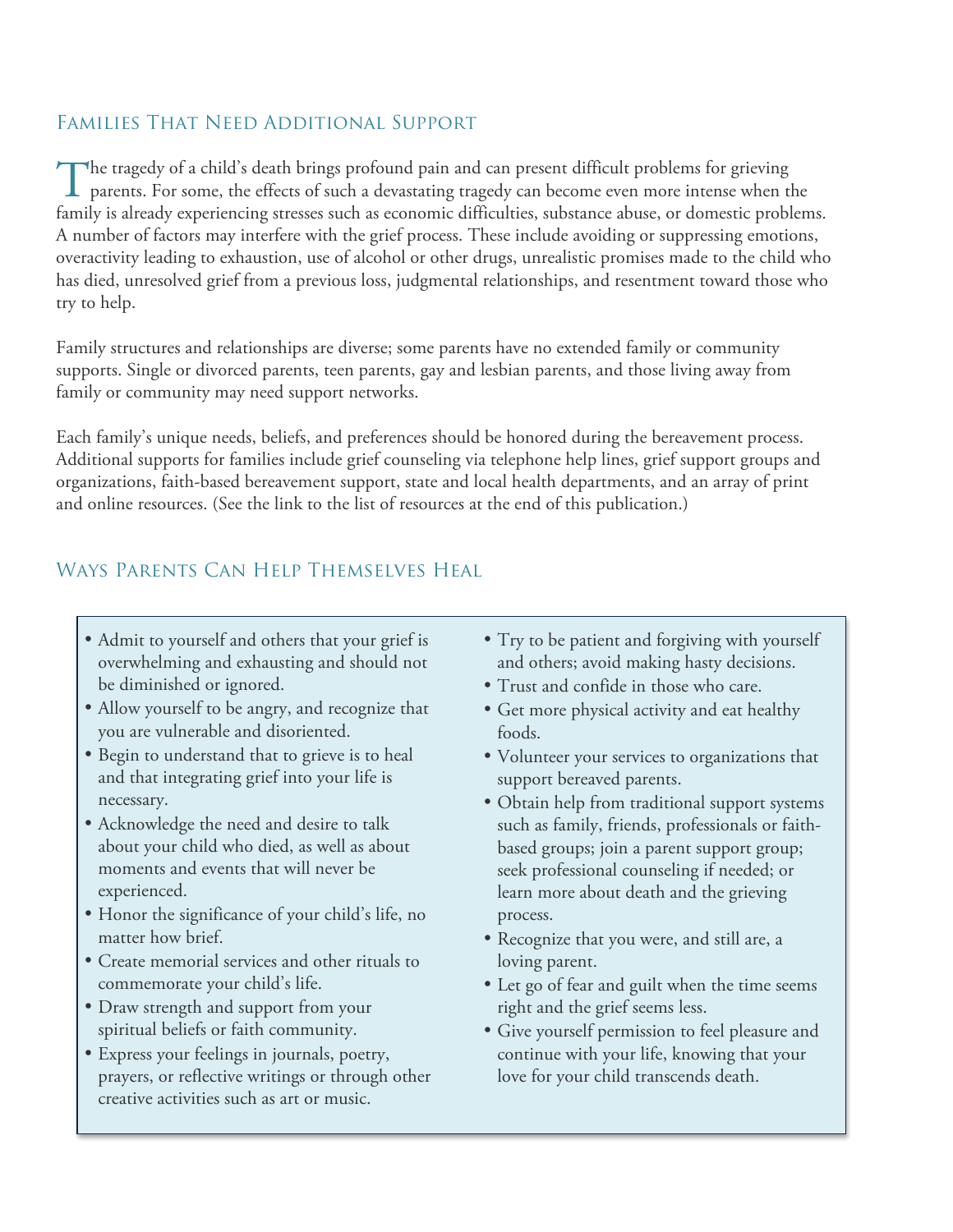## Complicated Grief

uring the months immediately following a loss, the symptoms of normal grief are the same as those of complicated grief. Many newly bereaved parents feel that life without their child has lost its meaning and is not worth living. But, while normal grief begins to ease after a while, in complicated grief the symptoms remain or become more severe. After several months, if a parent still has problems accepting the reality of the child's death, cannot return to everyday functioning, feels detached or socially withdrawn, or feels that life has no purpose, these may be signs of complicated grief.<sup>9</sup> The intense and prolonged grief surrounding a child's death is unique in its challenges and may require attention from a trained grief counselor, family physician, mental health professional, or member of the clergy. D

# From One Bereaved Parent to Another

ll newly bereaved parents must find ways to get through, not over, their grief—to go on with their lives. All newly bereaved parents must find ways to get through, not over, their grief—to go on with their lives<br>First Candle<sup>10</sup> offers the following suggestions to help grieving parents make it through difficult times:

- *• Take care of yourself.* Eat well. Get plenty of rest.
- *• Express yourself in a way that fits who you are.*  Talk about your baby, your feelings, your fears, your grief. Keep a diary, write a journal, create a flower garden or another special project.
- *• Explore available resources.* There are many books, articles, poems, videos, and websites that provide information, guidance, and support.
- *• Build a support network.* This network may be your family, your friends, or your faith community. You may want to contact a support group for parents who have experienced a similar loss.
- *• Try to be understanding of your partner's needs.*  There may be times when it is difficult to comfort each other. Being sensitive to your partner's needs and finding others you can lean on during difficult times can help.

#### Journey Toward Healing

ventually, time ceases to stand still for grieving parents. Painful moments still occur—striking, poignant, F ventually, time ceases to stand still for grieving parents. Painful moments still occur—striking, poignant, but in some ways comforting reminders of the child who died. At some point, parents realize that there can be happy and beautiful moments, and it does not seem impossible or wrong to smile or laugh. One day, bereaved parents may come to be "surprised by joy."11

When are parents ready to live again? There is no list of events or anniversaries to check off. In fact, parents are likely to begin living again before they realize they are doing it. They may catch themselves laughing. They may pick up a book to read for pleasure. They may start playing happier music. When they do make these steps forward, they are likely to feel guilty at first. And yet, they will feel as though they are being nudged in this positive direction. They may even have the sense that this nudge is from their child.<sup>12</sup>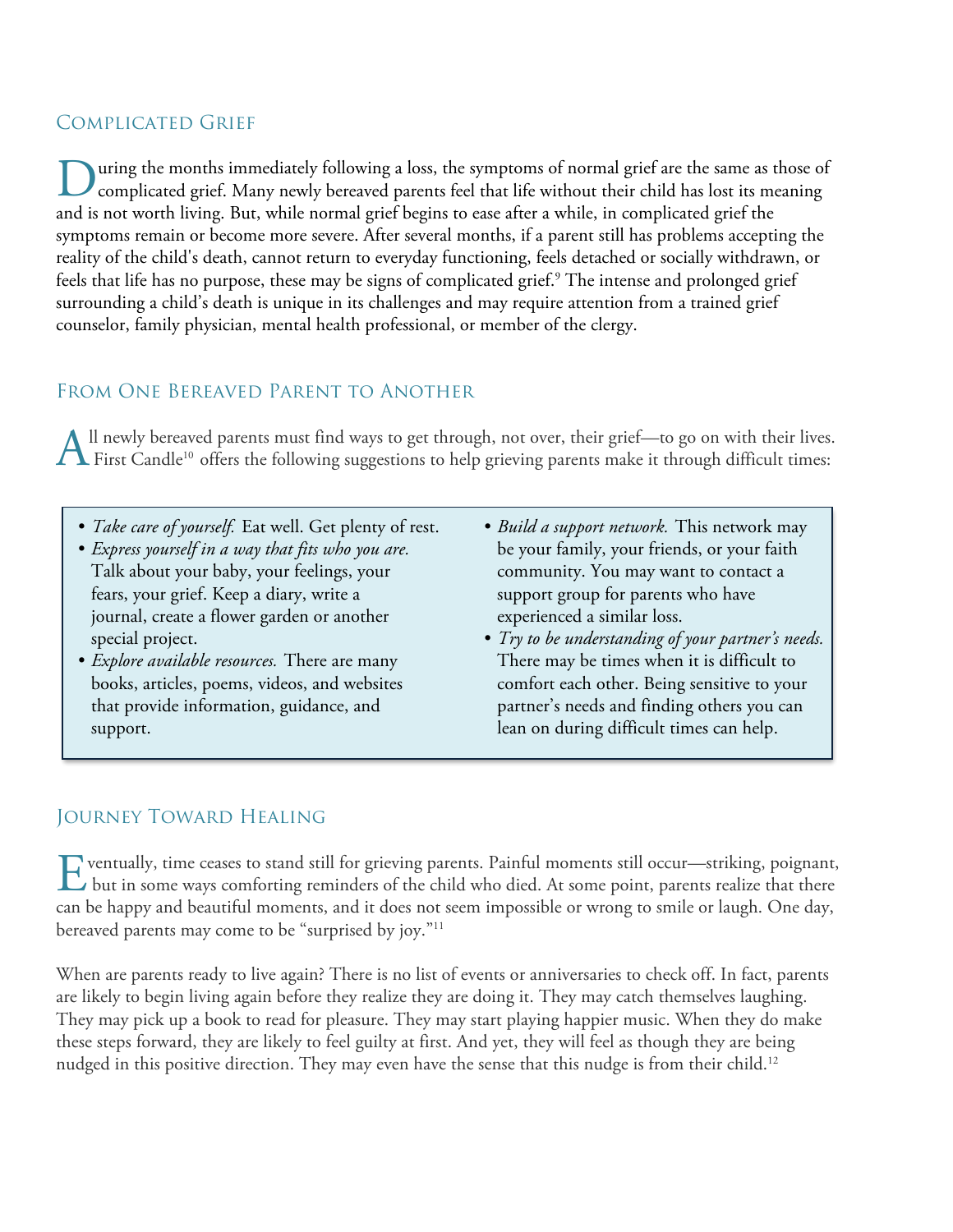#### **RESOURCES**

For additional resources on bereavement, see the following:

- Bereavement support resource brief (http://www.sidscenter.org/Bereavement/index.html)
- *Helping Babies, Healing Families Program Manual*, bereavement support resources (http://programmanual.info/chapter3/resources3\_0.html)
- First Candle's bereavement hotline available 24 hours, 7 days a week: (800) 221-7437 (http://www.firstcandle.org)

#### **REFERENCES**

1. Arnold JH, Gemma PB. 1994. *A Child Dies: A Portrait of Family Grief* (2nd ed., pp. iv, 9, 39). Philadelphia, PA: The Charles Press, Publishers.

2. Arnold JH, Gemma PB. 1991. In Corr CA, Fuller H, Barnickol CA, Corr DM, eds. *Sudden Infant Death Syndrome: Who Can Help and How* (p. 55)*.* New York: Springer Publishing Company, Inc.

3. Worden JW. 2009. *Grief Counseling and Grief Therapy: A Handbook for the Mental Health Practitioner* (4th ed.). New York: Springer Publishing Company.

4. California SIDS Program. The Tasks of Grieving [under Crisis Support/Parents], available online at http://www.californiasids.com/Universal/MainPage.cfm?p=34; accessed September 30, 2010.

5. Worden JW. 2009. *Grief Counseling and Grief Therapy: A Handbook for the Mental Health Practitioner* (4th ed.). New York: Springer Publishing Company.

6. Valdes-Dapena M. July 1995. The Postmortem Examination. *Pediatric Annals* 24(7):365-372.

7. Rando TA, ed. 1986. *Parental Loss of a Child* (p. 167). Champaign, IL: Research Press Company.

8. First Candle. 2009. *Surviving Stillbirth for Fathers* [brochure]. Baltimore, MD: First Candle.

9. Mayo Clinic. Complicated Grief. Available online at http://www.mayoclinic.com/health/complicated-grief/DS01023; accessed September 21, 2010.

10. First Candle. 2009. Coping with Grief [fact sheet]. Available online at http://www.firstcandle.org/grievingfamilies/sids-suid/coping-with-grief/; accessed November 18, 2010.

11. Moffat M, ed. 1992. *In the Midst of Winter: Selections from the Literature of Mourning* (p. xxvii). New York: Random House.

12. Horchler JN, Morris RR. 1994. *The SIDS Survival Guide: Information and Comfort for Grieving Family and Friends and Professionals Who Seek to Help Them*. Hyattsville, MD: SIDS Educational Services.